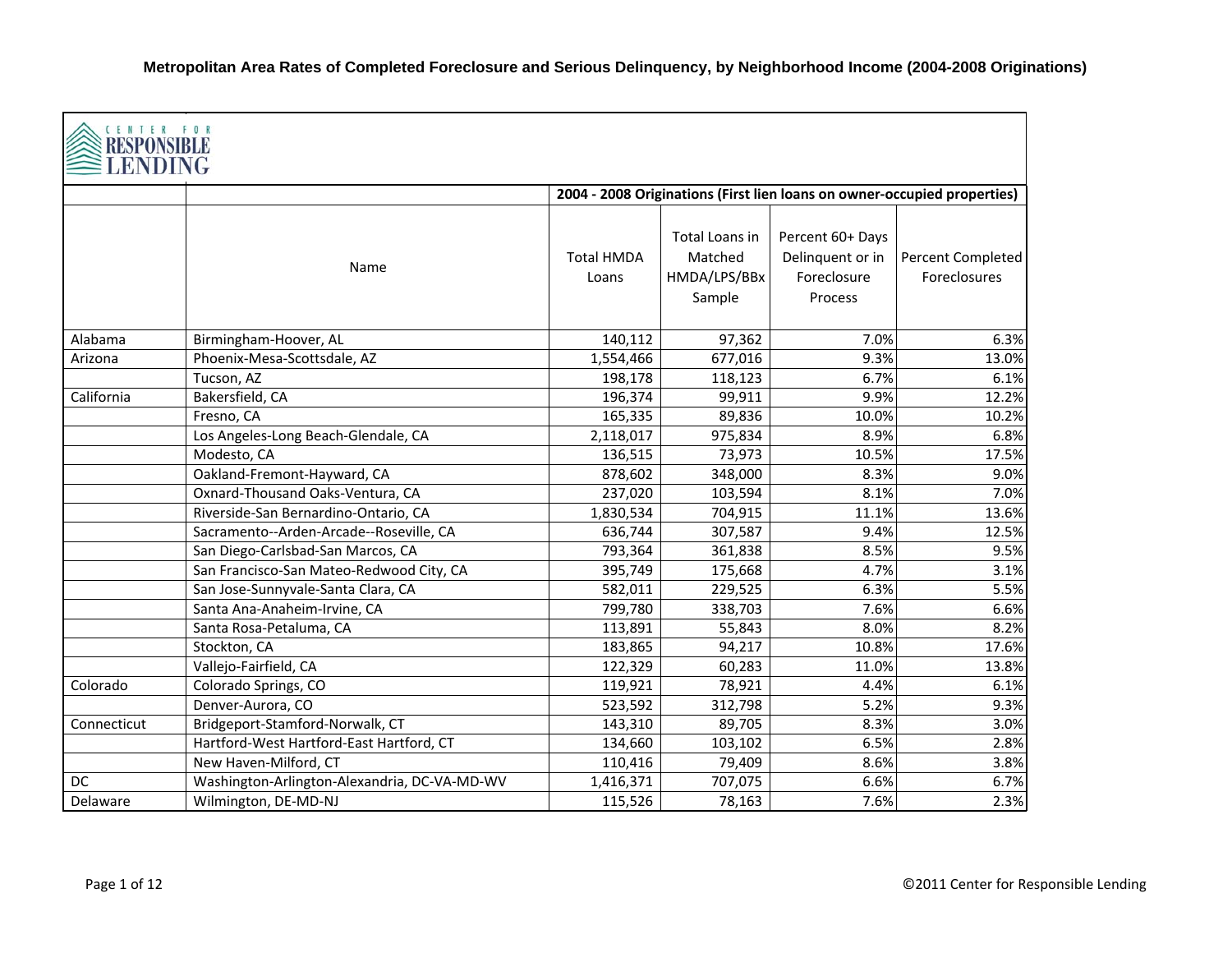| CENTER FOR<br>LENDING |                                              |                   |                                                                |                                      |                |                                                                |                                      |  |  |
|-----------------------|----------------------------------------------|-------------------|----------------------------------------------------------------|--------------------------------------|----------------|----------------------------------------------------------------|--------------------------------------|--|--|
|                       |                                              |                   | <b>Low-Income Neighborhood</b>                                 |                                      |                | <b>Moderate-Income Neighborhood</b>                            |                                      |  |  |
|                       | Name                                         | Share of<br>Loans | Percent 60+ Days<br>Delinquent or in<br>Foreclosure<br>Process | Percent<br>Completed<br>Foreclosures | Share of Loans | Percent 60+ Days<br>Delinquent or in<br>Foreclosure<br>Process | Percent<br>Completed<br>Foreclosures |  |  |
| Alabama               | Birmingham-Hoover, AL                        | 0.9%              | 12.9%                                                          | 13.5%                                | 10.8%          | 12.3%                                                          | 13.2%                                |  |  |
| Arizona               | Phoenix-Mesa-Scottsdale, AZ                  | 1.0%              | 13.9%                                                          | 17.8%                                | 20.8%          | 11.5%                                                          | 18.1%                                |  |  |
|                       | Tucson, AZ                                   | 1.7%              | 12.7%                                                          | 12.6%                                | 18.0%          | 8.9%                                                           | 8.1%                                 |  |  |
| California            | Bakersfield, CA                              | 1.5%              | 11.3%                                                          | 16.8%                                | 17.6%          | 11.1%                                                          | 11.5%                                |  |  |
|                       | Fresno, CA                                   | 1.7%              | 12.2%                                                          | 16.4%                                | 19.7%          | 11.5%                                                          | 11.4%                                |  |  |
|                       | Los Angeles-Long Beach-Glendale, CA          | 2.9%              | 11.3%                                                          | 9.5%                                 | 18.4%          | 10.4%                                                          | 8.2%                                 |  |  |
|                       | Modesto, CA                                  | 1.2%              | 9.6%                                                           | 23.1%                                | 13.7%          | 10.7%                                                          | 20.3%                                |  |  |
|                       | Oakland-Fremont-Hayward, CA                  | 4.8%              | 11.0%                                                          | 17.0%                                | 15.2%          | 10.9%                                                          | 13.8%                                |  |  |
|                       | Oxnard-Thousand Oaks-Ventura, CA             | 1.1%              | 11.2%                                                          | 10.4%                                | 15.3%          | 10.2%                                                          | 12.2%                                |  |  |
|                       | Riverside-San Bernardino-Ontario, CA         | 1.4%              | 10.7%                                                          | 15.9%                                | 19.2%          | 11.4%                                                          | 15.6%                                |  |  |
|                       | Sacramento--Arden-Arcade--Roseville, CA      | 3.3%              | 9.9%                                                           | 17.9%                                | 16.4%          | 10.2%                                                          | 17.4%                                |  |  |
|                       | San Diego-Carlsbad-San Marcos, CA            | 3.6%              | 10.8%                                                          | 14.4%                                | 13.3%          | 10.0%                                                          | 13.7%                                |  |  |
|                       | San Francisco-San Mateo-Redwood City, CA     | 3.1%              | 5.7%                                                           | 5.0%                                 | 14.2%          | 7.0%                                                           | 5.7%                                 |  |  |
|                       | San Jose-Sunnyvale-Santa Clara, CA           | 1.6%              | 10.9%                                                          | 12.7%                                | 19.0%          | 10.0%                                                          | 11.2%                                |  |  |
|                       | Santa Ana-Anaheim-Irvine, CA                 | 1.4%              | 9.8%                                                           | 13.7%                                | 19.1%          | 9.4%                                                           | 10.2%                                |  |  |
|                       | Santa Rosa-Petaluma, CA                      | <b>NA</b>         | <b>NA</b>                                                      | <b>NA</b>                            | 5.0%           | 9.9%                                                           | 12.2%                                |  |  |
|                       | Stockton, CA                                 | 1.6%              | 10.2%                                                          | 20.1%                                | 15.6%          | 10.7%                                                          | 18.7%                                |  |  |
|                       | Vallejo-Fairfield, CA                        | 0.4%              | 12.1%                                                          | 17.7%                                | 16.0%          | 11.0%                                                          | 17.7%                                |  |  |
| Colorado              | Colorado Springs, CO                         | 0.2%              | 2.5%                                                           | 9.8%                                 | 13.9%          | 6.5%                                                           | 11.2%                                |  |  |
|                       | Denver-Aurora, CO                            | 2.3%              | 5.4%                                                           | 15.2%                                | 17.5%          | 7.0%                                                           | 16.3%                                |  |  |
| Connecticut           | Bridgeport-Stamford-Norwalk, CT              | 5.2%              | 16.7%                                                          | 8.8%                                 | 24.0%          | 13.2%                                                          | 5.2%                                 |  |  |
|                       | Hartford-West Hartford-East Hartford, CT     | 3.3%              | 13.0%                                                          | 7.7%                                 | 11.9%          | 11.6%                                                          | 5.3%                                 |  |  |
|                       | New Haven-Milford, CT                        | 4.1%              | 13.6%                                                          | 9.7%                                 | 16.5%          | 12.9%                                                          | 6.5%                                 |  |  |
| DC                    | Washington-Arlington-Alexandria, DC-VA-MD-WV | 2.5%              | 7.5%                                                           | 4.5%                                 | 17.8%          | 8.3%                                                           | 7.5%                                 |  |  |
| Delaware              | Wilmington, DE-MD-NJ                         | 1.1%              | 14.7%                                                          | 5.7%                                 | 14.3%          | 10.3%                                                          | 3.3%                                 |  |  |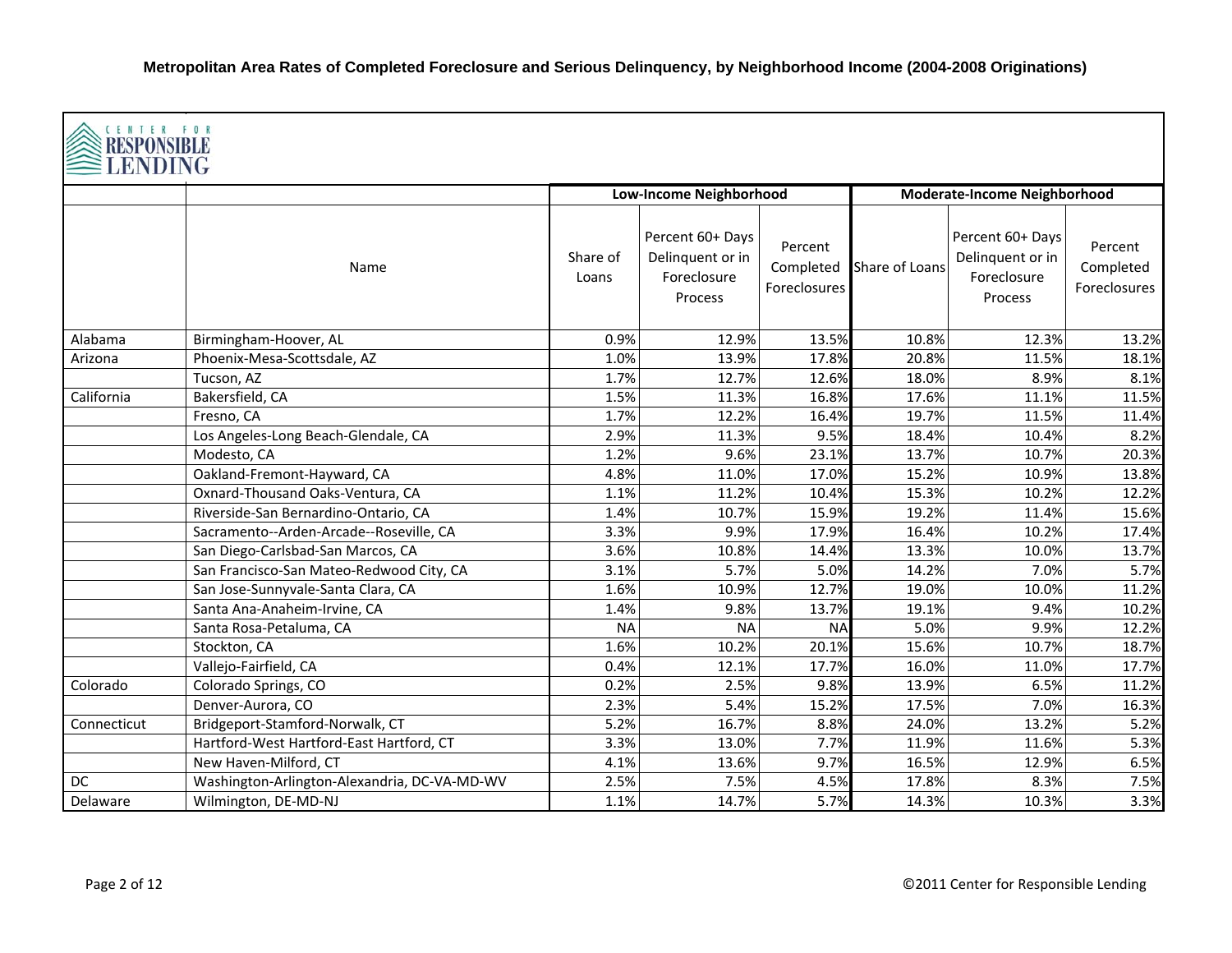| <b>CENTER FOR</b><br><b>RESPONSIBLE</b><br><b>LENDING</b> |                                              |                |                                                                |                                      |                |                                                                |                                             |  |  |
|-----------------------------------------------------------|----------------------------------------------|----------------|----------------------------------------------------------------|--------------------------------------|----------------|----------------------------------------------------------------|---------------------------------------------|--|--|
|                                                           |                                              |                | Middle-Income Neighborhood                                     |                                      |                | <b>Higher-Income Neighborhood</b>                              |                                             |  |  |
|                                                           | Name                                         | Share of Loans | Percent 60+ Days<br>Delinquent or in<br>Foreclosure<br>Process | Percent<br>Completed<br>Foreclosures | Share of Loans | Percent 60+ Days<br>Delinquent or in<br>Foreclosure<br>Process | Percent<br>Completed<br><b>Foreclosures</b> |  |  |
| Alabama                                                   | Birmingham-Hoover, AL                        | 40.2%          | 8.0%                                                           | 6.9%                                 | 48.1%          | 4.9%                                                           | 4.1%                                        |  |  |
| Arizona                                                   | Phoenix-Mesa-Scottsdale, AZ                  | 42.1%          | 9.6%                                                           | 13.7%                                | 36.0%          | 7.5%                                                           | 9.0%                                        |  |  |
|                                                           | Tucson, AZ                                   | 36.3%          | 7.5%                                                           | 6.6%                                 | 44.1%          | 4.9%                                                           | 4.7%                                        |  |  |
| California                                                | Bakersfield, CA                              | 34.1%          | 10.0%                                                          | 13.1%                                | 46.7%          | 9.4%                                                           | 11.7%                                       |  |  |
|                                                           | Fresno, CA                                   | 36.1%          | 10.6%                                                          | 10.8%                                | 42.4%          | 8.6%                                                           | 8.9%                                        |  |  |
|                                                           | Los Angeles-Long Beach-Glendale, CA          | 34.4%          | 9.9%                                                           | 8.3%                                 | 44.3%          | 7.5%                                                           | 4.9%                                        |  |  |
|                                                           | Modesto, CA                                  | 56.1%          | 10.8%                                                          | 18.2%                                | 29.1%          | 10.0%                                                          | 14.6%                                       |  |  |
|                                                           | Oakland-Fremont-Hayward, CA                  | 43.4%          | 9.5%                                                           | 10.3%                                | 36.6%          | 5.5%                                                           | 4.3%                                        |  |  |
|                                                           | Oxnard-Thousand Oaks-Ventura, CA             | 46.5%          | 8.6%                                                           | 7.6%                                 | 37.0%          | 6.4%                                                           | 4.1%                                        |  |  |
|                                                           | Riverside-San Bernardino-Ontario, CA         | 46.2%          | 11.2%                                                          | 13.9%                                | 33.2%          | 10.8%                                                          | 11.8%                                       |  |  |
|                                                           | Sacramento--Arden-Arcade--Roseville, CA      | 39.0%          | 9.7%                                                           | 12.5%                                | 41.3%          | 8.7%                                                           | 10.2%                                       |  |  |
|                                                           | San Diego-Carlsbad-San Marcos, CA            | 39.1%          | 9.3%                                                           | 10.4%                                | 44.1%          | 7.2%                                                           | 7.0%                                        |  |  |
|                                                           | San Francisco-San Mateo-Redwood City, CA     | 43.4%          | 5.6%                                                           | 3.8%                                 | 39.3%          | 2.7%                                                           | 1.3%                                        |  |  |
|                                                           | San Jose-Sunnyvale-Santa Clara, CA           | 46.7%          | 6.3%                                                           | 5.1%                                 | 32.7%          | 3.9%                                                           | 2.4%                                        |  |  |
|                                                           | Santa Ana-Anaheim-Irvine, CA                 | 31.4%          | 7.9%                                                           | 7.0%                                 | 48.1%          | 6.7%                                                           | 4.7%                                        |  |  |
|                                                           | Santa Rosa-Petaluma, CA                      | 69.2%          | 8.0%                                                           | 8.3%                                 | 20.6%          | 7.1%                                                           | 6.2%                                        |  |  |
|                                                           | Stockton, CA                                 | 34.1%          | 10.4%                                                          | 16.7%                                | 48.7%          | 11.2%                                                          | 17.8%                                       |  |  |
|                                                           | Vallejo-Fairfield, CA                        | 53.5%          | 11.0%                                                          | 13.6%                                | 30.0%          | 11.0%                                                          | 12.0%                                       |  |  |
| Colorado                                                  | Colorado Springs, CO                         | 52.2%          | 4.6%                                                           | 6.4%                                 | 33.7%          | 3.4%                                                           | 3.6%                                        |  |  |
|                                                           | Denver-Aurora, CO                            | 43.3%          | 5.7%                                                           | 9.9%                                 | 37.0%          | 3.8%                                                           | 4.9%                                        |  |  |
| Connecticut                                               | Bridgeport-Stamford-Norwalk, CT              | 35.4%          | 7.4%                                                           | 2.3%                                 | 35.4%          | 4.6%                                                           | 1.3%                                        |  |  |
|                                                           | Hartford-West Hartford-East Hartford, CT     | 53.8%          | 6.3%                                                           | 2.7%                                 | 30.9%          | 4.1%                                                           | 1.6%                                        |  |  |
|                                                           | New Haven-Milford, CT                        | 52.6%          | 8.6%                                                           | 3.5%                                 | 26.8%          | 5.3%                                                           | 1.7%                                        |  |  |
| DC                                                        | Washington-Arlington-Alexandria, DC-VA-MD-WV | 46.3%          | 7.3%                                                           | 7.9%                                 | 33.3%          | 4.7%                                                           | 5.0%                                        |  |  |
| Delaware                                                  | Wilmington, DE-MD-NJ                         | 62.1%          | 7.9%                                                           | 2.4%                                 | 22.5%          | 4.6%                                                           | 1.3%                                        |  |  |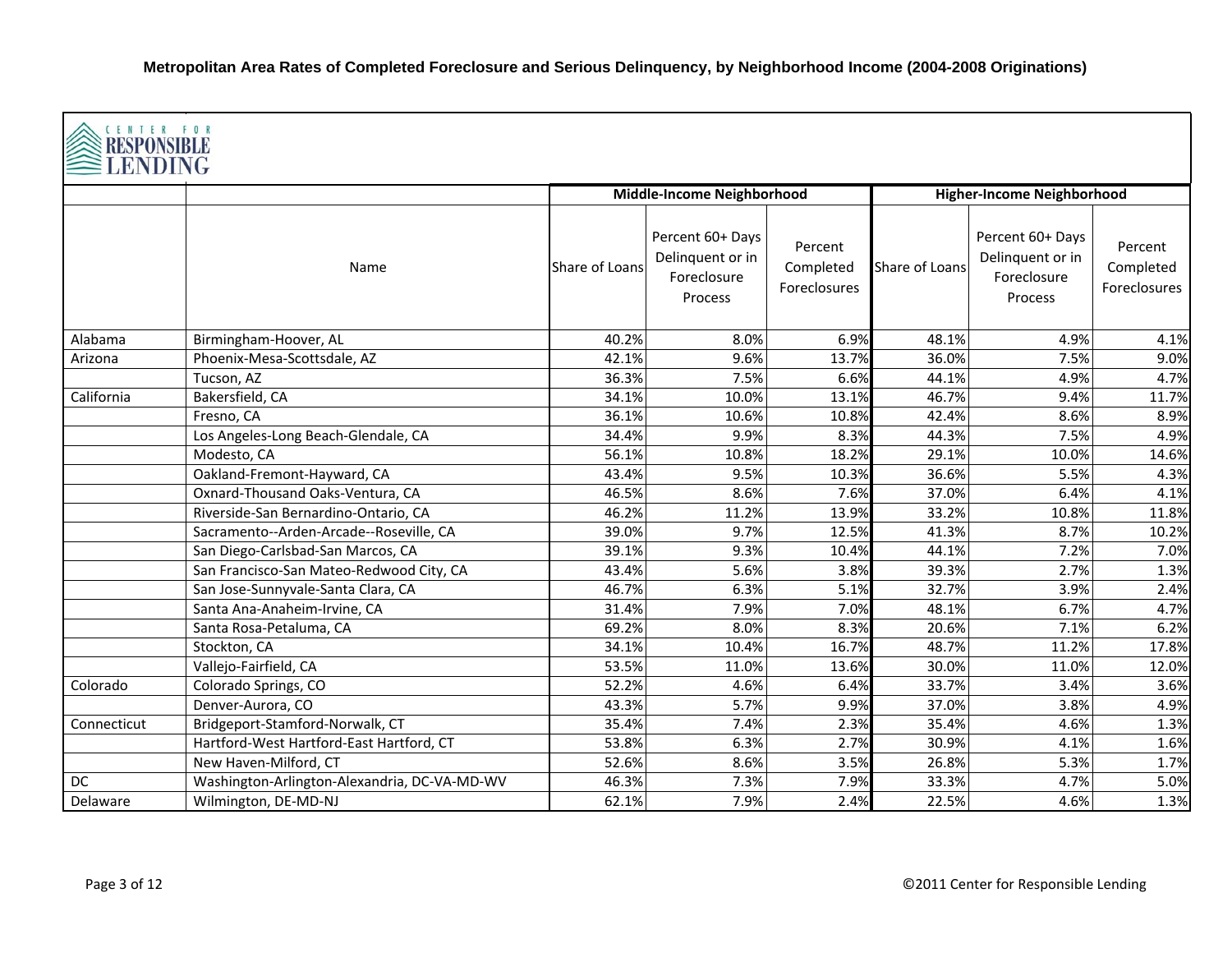| CENTER FOR<br>RESPONSI<br>ENDING |                                                   |                                                                          |                                                     |                                                                |                                   |  |  |  |  |
|----------------------------------|---------------------------------------------------|--------------------------------------------------------------------------|-----------------------------------------------------|----------------------------------------------------------------|-----------------------------------|--|--|--|--|
|                                  |                                                   | 2004 - 2008 Originations (First lien loans on owner-occupied properties) |                                                     |                                                                |                                   |  |  |  |  |
|                                  | Name                                              | <b>Total HMDA</b><br>Loans                                               | Total Loans in<br>Matched<br>HMDA/LPS/BBx<br>Sample | Percent 60+ Days<br>Delinquent or in<br>Foreclosure<br>Process | Percent Completed<br>Foreclosures |  |  |  |  |
| Florida                          | Bradenton-Sarasota-Venice, FL                     | 119,137                                                                  | 76,818                                              | 17.1%                                                          | 8.3%                              |  |  |  |  |
|                                  | Cape Coral-Fort Myers, FL                         | 156,984                                                                  | 82,678                                              | 16.5%                                                          | 18.9%                             |  |  |  |  |
|                                  | Deltona-Daytona Beach-Ormond Beach, FL            | 108,467                                                                  | 56,760                                              | 16.2%                                                          | 7.3%                              |  |  |  |  |
|                                  | Fort Lauderdale-Pompano Beach-Deerfield Beach, FL | 513,754                                                                  | 260,521                                             | 19.4%                                                          | 10.0%                             |  |  |  |  |
|                                  | Jacksonville, FL                                  | 234,848                                                                  | 146,891                                             | 13.7%                                                          | 5.9%                              |  |  |  |  |
|                                  | Miami-Miami Beach-Kendall, FL                     | 593,398                                                                  | 294,413                                             | 23.4%                                                          | 9.0%                              |  |  |  |  |
|                                  | Orlando-Kissimmee, FL                             | 495,478                                                                  | 271,053                                             | 17.5%                                                          | 8.8%                              |  |  |  |  |
|                                  | Palm Bay-Melbourne-Titusville, FL                 | 110,880                                                                  | 67,824                                              | 15.4%                                                          | 7.3%                              |  |  |  |  |
|                                  | Port St. Lucie, FL                                | 116,259                                                                  | 56,094                                              | 18.7%                                                          | 10.8%                             |  |  |  |  |
|                                  | Tampa-St. Petersburg-Clearwater, FL               | 508,670                                                                  | 308,927                                             | 15.8%                                                          | 6.7%                              |  |  |  |  |
|                                  | West Palm Beach-Boca Raton-Boynton Beach, FL      | 283,486                                                                  | 162,802                                             | 18.8%                                                          | 7.2%                              |  |  |  |  |
| Georgia                          | Atlanta-Sandy Springs-Marietta, GA                | 1,232,234                                                                | 643,611                                             | 9.6%                                                           | 9.2%                              |  |  |  |  |
| Hawaii                           | Honolulu, HI                                      | 94,672                                                                   | 67,077                                              | 4.8%                                                           | 2.0%                              |  |  |  |  |
| Idaho                            | Boise City-Nampa, ID                              | 157,166                                                                  | 82,876                                              | 6.2%                                                           | 6.4%                              |  |  |  |  |
| Illinois                         | Chicago-Naperville-Joliet, IL                     | 1,782,484                                                                | 980,852                                             | 9.4%                                                           | 5.3%                              |  |  |  |  |
|                                  | Lake County-Kenosha County, IL-WI                 | 204,648                                                                  | 111,139                                             | 7.7%                                                           | 4.6%                              |  |  |  |  |
| Indiana                          | Indianapolis-Carmel, IN                           | 270,929                                                                  | 178,240                                             | 7.5%                                                           | 6.3%                              |  |  |  |  |
|                                  | Gary, IN                                          | 90,795                                                                   | 62,439                                              | 9.6%                                                           | 4.5%                              |  |  |  |  |
| lowa                             | Des Moines-West Des Moines, IA                    | 82,411                                                                   | 57,925                                              | 6.0%                                                           | 4.3%                              |  |  |  |  |
| Kentucky                         | Louisville/Jefferson County, KY-IN                | 148,350                                                                  | 106,527                                             | 6.6%                                                           | 4.7%                              |  |  |  |  |
| Louisiana                        | New Orleans-Metairie-Kenner, LA                   | 112,926                                                                  | 83,453                                              | 9.1%                                                           | 4.2%                              |  |  |  |  |
|                                  | Baton Rouge, LA                                   | 79,444                                                                   | 56,083                                              | 7.4%                                                           | 2.7%                              |  |  |  |  |
| Massachusetts                    | Peabody-Essex, MA                                 | 101,636                                                                  | 70,813                                              | 6.7%                                                           | 4.9%                              |  |  |  |  |
|                                  | Boston-Quincy, MA                                 | 248,403                                                                  | 170,767                                             | 6.5%                                                           | 3.9%                              |  |  |  |  |
|                                  | Cambridge-Newton-Framingham, MA                   | 187,370                                                                  | 129,055                                             | 4.6%                                                           | 3.1%                              |  |  |  |  |
|                                  | Worcester, MA                                     | 91,767                                                                   | 69,684                                              | 7.9%                                                           | 5.5%                              |  |  |  |  |

г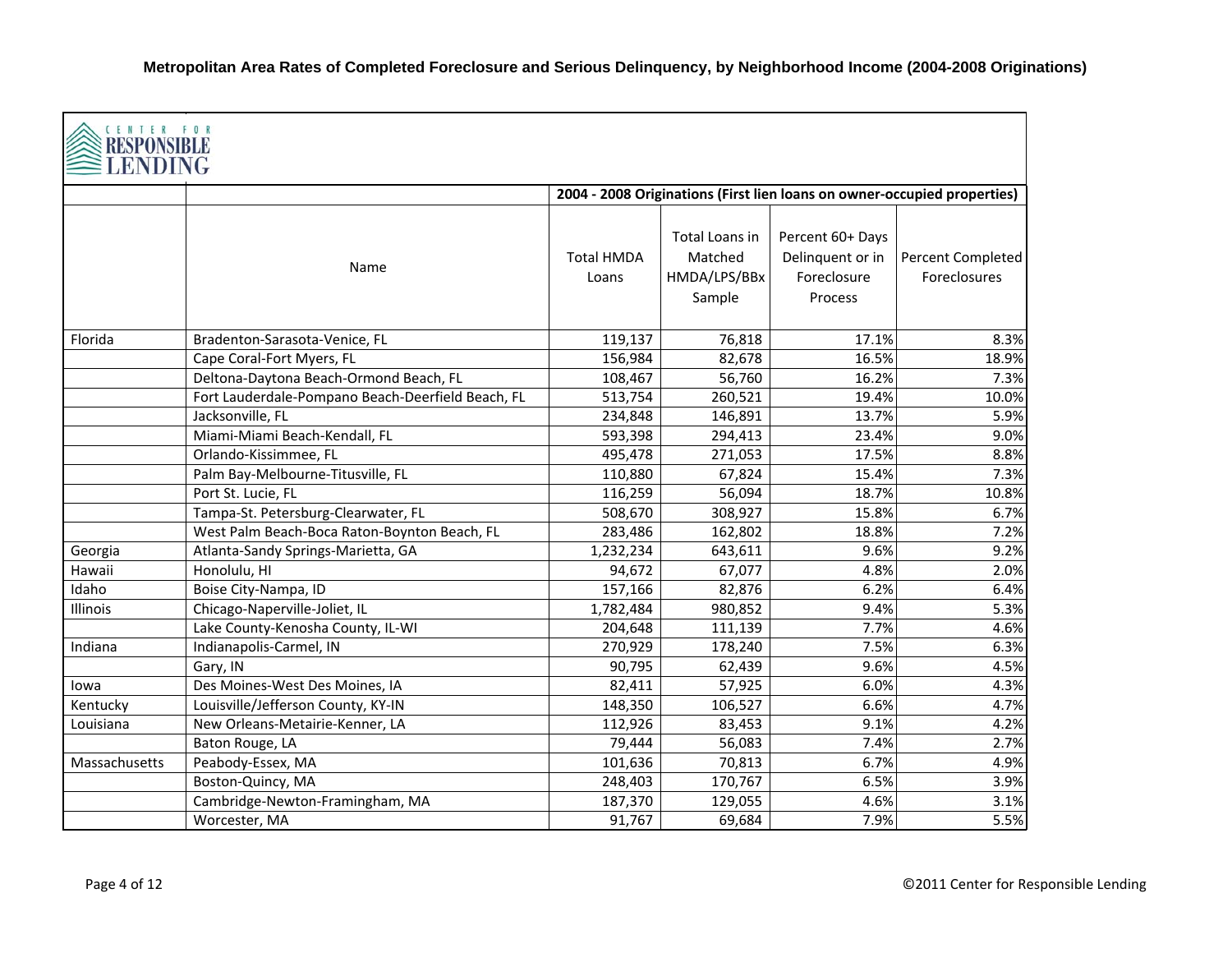| CENTER FOR<br><b>RESPONSIBLE</b><br>LENDING |                                                   |                                |                                                                |                                      |                |                                                                |                                             |  |  |
|---------------------------------------------|---------------------------------------------------|--------------------------------|----------------------------------------------------------------|--------------------------------------|----------------|----------------------------------------------------------------|---------------------------------------------|--|--|
|                                             |                                                   | <b>Low-Income Neighborhood</b> |                                                                |                                      |                | <b>Moderate-Income Neighborhood</b>                            |                                             |  |  |
|                                             | Name                                              | Share of<br>Loans              | Percent 60+ Days<br>Delinquent or in<br>Foreclosure<br>Process | Percent<br>Completed<br>Foreclosures | Share of Loans | Percent 60+ Days<br>Delinquent or in<br>Foreclosure<br>Process | Percent<br>Completed<br><b>Foreclosures</b> |  |  |
| Florida                                     | Bradenton-Sarasota-Venice, FL                     | 0.2%                           | 24.6%                                                          | 7.3%                                 | 16.1%          | 20.3%                                                          | 10.4%                                       |  |  |
|                                             | Cape Coral-Fort Myers, FL                         | 0.4%                           | 23.5%                                                          | 20.5%                                | 9.8%           | 18.1%                                                          | 21.4%                                       |  |  |
|                                             | Deltona-Daytona Beach-Ormond Beach, FL            | <b>NA</b>                      | <b>NA</b>                                                      | <b>NA</b>                            | 3.9%           | 17.5%                                                          | 9.0%                                        |  |  |
|                                             | Fort Lauderdale-Pompano Beach-Deerfield Beach, FL | 1.8%                           | 20.7%                                                          | 14.4%                                | 21.5%          | 21.5%                                                          | 11.7%                                       |  |  |
|                                             | Jacksonville, FL                                  | 0.9%                           | 19.7%                                                          | 19.2%                                | 13.4%          | 16.9%                                                          | 8.7%                                        |  |  |
|                                             | Miami-Miami Beach-Kendall, FL                     | 2.1%                           | 26.9%                                                          | 14.0%                                | 19.1%          | 25.3%                                                          | 10.3%                                       |  |  |
|                                             | Orlando-Kissimmee, FL                             | 0.3%                           | 18.3%                                                          | 9.5%                                 | 16.0%          | 20.3%                                                          | 11.3%                                       |  |  |
|                                             | Palm Bay-Melbourne-Titusville, FL                 | 0.3%                           | 20.4%                                                          | 10.3%                                | 11.5%          | 17.5%                                                          | 8.3%                                        |  |  |
|                                             | Port St. Lucie, FL                                | 0.5%                           | 22.6%                                                          | 9.9%                                 | 2.9%           | 20.3%                                                          | 9.5%                                        |  |  |
|                                             | Tampa-St. Petersburg-Clearwater, FL               | 0.9%                           | 21.9%                                                          | 14.1%                                | 18.8%          | 18.7%                                                          | 8.8%                                        |  |  |
|                                             | West Palm Beach-Boca Raton-Boynton Beach, FL      | 1.8%                           | 25.1%                                                          | 13.2%                                | 21.9%          | 23.4%                                                          | 9.0%                                        |  |  |
| Georgia                                     | Atlanta-Sandy Springs-Marietta, GA                | 2.2%                           | 9.7%                                                           | 23.7%                                | 14.4%          | 12.4%                                                          | 13.6%                                       |  |  |
| Hawaii                                      | Honolulu, HI                                      | 0.5%                           | 4.2%                                                           | 1.4%                                 | 15.6%          | 4.8%                                                           | 2.0%                                        |  |  |
| Idaho                                       | Boise City-Nampa, ID                              | 0.3%                           | 9.5%                                                           | 12.6%                                | 13.5%          | 6.8%                                                           | 7.1%                                        |  |  |
| Illinois                                    | Chicago-Naperville-Joliet, IL                     | 3.5%                           | 13.1%                                                          | 13.1%                                | 15.9%          | 13.1%                                                          | 8.8%                                        |  |  |
|                                             | Lake County-Kenosha County, IL-WI                 | 1.2%                           | 14.3%                                                          | 12.8%                                | 18.3%          | 12.1%                                                          | 8.6%                                        |  |  |
| Indiana                                     | Indianapolis-Carmel, IN                           | 1.5%                           | 12.8%                                                          | 18.4%                                | 11.7%          | 12.2%                                                          | 13.1%                                       |  |  |
|                                             | Gary, IN                                          | 0.5%                           | 18.4%                                                          | 19.3%                                | 10.2%          | 16.5%                                                          | 11.5%                                       |  |  |
| lowa                                        | Des Moines-West Des Moines, IA                    | 1.4%                           | 9.6%                                                           | 10.2%                                | 15.2%          | 10.5%                                                          | 9.0%                                        |  |  |
| Kentucky                                    | Louisville/Jefferson County, KY-IN                | 0.9%                           | 12.9%                                                          | 14.3%                                | 10.2%          | 10.3%                                                          | 7.9%                                        |  |  |
| Louisiana                                   | New Orleans-Metairie-Kenner, LA                   | 2.4%                           | 12.0%                                                          | 8.8%                                 | 11.7%          | 11.2%                                                          | 5.9%                                        |  |  |
|                                             | Baton Rouge, LA                                   | 1.4%                           | 14.8%                                                          | 6.2%                                 | 7.5%           | 13.6%                                                          | 5.0%                                        |  |  |
| Massachusetts                               | Peabody-Essex, MA                                 | 3.6%                           | 12.8%                                                          | 17.0%                                | 16.2%          | 11.1%                                                          | 10.5%                                       |  |  |
|                                             | Boston-Quincy, MA                                 | 3.6%                           | 8.2%                                                           | 7.6%                                 | 18.7%          | 9.3%                                                           | 7.6%                                        |  |  |
|                                             | Cambridge-Newton-Framingham, MA                   | 1.7%                           | 9.8%                                                           | 13.6%                                | 18.2%          | 7.7%                                                           | 6.8%                                        |  |  |
|                                             | Worcester, MA                                     | 2.4%                           | 12.9%                                                          | 13.7%                                | 14.1%          | 11.5%                                                          | 10.4%                                       |  |  |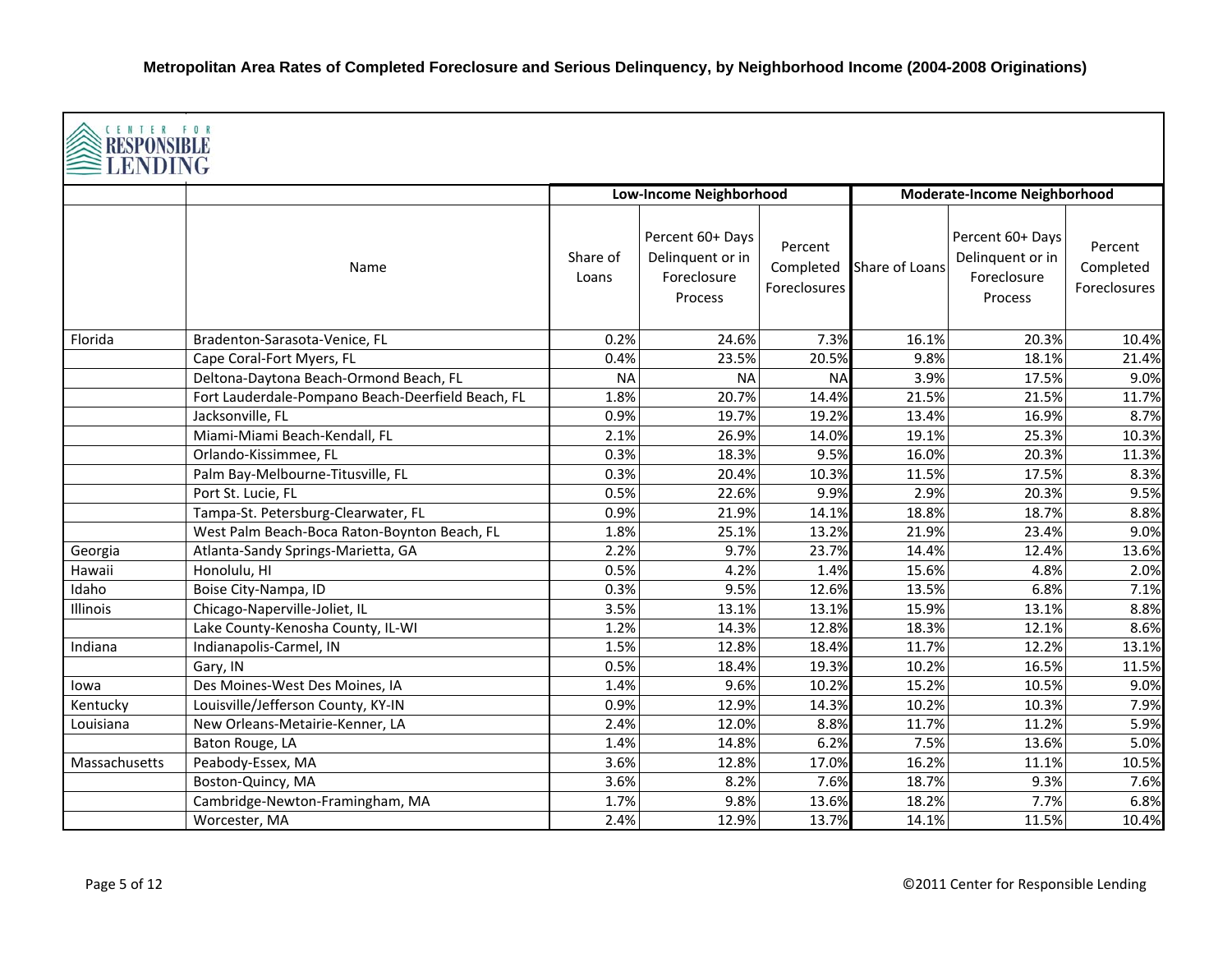| <b>CENTER FOR</b><br><b>RESPONSIBLE</b><br><b>LENDING</b> |                                                   |                |                                                                |                                      |                |                                                                |                                      |  |  |
|-----------------------------------------------------------|---------------------------------------------------|----------------|----------------------------------------------------------------|--------------------------------------|----------------|----------------------------------------------------------------|--------------------------------------|--|--|
|                                                           |                                                   |                | Middle-Income Neighborhood                                     |                                      |                | <b>Higher-Income Neighborhood</b>                              |                                      |  |  |
|                                                           | Name                                              | Share of Loans | Percent 60+ Days<br>Delinquent or in<br>Foreclosure<br>Process | Percent<br>Completed<br>Foreclosures | Share of Loans | Percent 60+ Days<br>Delinquent or in<br>Foreclosure<br>Process | Percent<br>Completed<br>Foreclosures |  |  |
| Florida                                                   | Bradenton-Sarasota-Venice, FL                     | 58.2%          | 17.6%                                                          | 8.6%                                 | 25.4%          | 13.8%                                                          | 6.2%                                 |  |  |
|                                                           | Cape Coral-Fort Myers, FL                         | 69.9%          | 17.0%                                                          | 20.5%                                | 20.0%          | 13.6%                                                          | 12.0%                                |  |  |
|                                                           | Deltona-Daytona Beach-Ormond Beach, FL            | 75.9%          | 16.8%                                                          | 7.4%                                 | 16.5%          | 13.0%                                                          | 5.7%                                 |  |  |
|                                                           | Fort Lauderdale-Pompano Beach-Deerfield Beach, FL | 45.3%          | 19.8%                                                          | 10.8%                                | 31.5%          | 17.4%                                                          | 7.6%                                 |  |  |
|                                                           | Jacksonville, FL                                  | 55.7%          | 14.6%                                                          | 5.9%                                 | 30.0%          | 10.4%                                                          | 4.2%                                 |  |  |
|                                                           | Miami-Miami Beach-Kendall, FL                     | 38.3%          | 24.3%                                                          | 9.4%                                 | 40.3%          | 21.5%                                                          | 7.8%                                 |  |  |
|                                                           | Orlando-Kissimmee, FL                             | 50.3%          | 18.2%                                                          | 9.2%                                 | 33.4%          | 15.2%                                                          | 6.9%                                 |  |  |
|                                                           | Palm Bay-Melbourne-Titusville, FL                 | 58.7%          | 16.4%                                                          | 8.0%                                 | 29.6%          | 12.5%                                                          | 5.5%                                 |  |  |
|                                                           | Port St. Lucie, FL                                | 76.9%          | 19.7%                                                          | 11.8%                                | 16.7%          | 13.4%                                                          | 6.7%                                 |  |  |
|                                                           | Tampa-St. Petersburg-Clearwater, FL               | 44.0%          | 16.1%                                                          | 6.5%                                 | 36.3%          | 13.7%                                                          | 5.5%                                 |  |  |
|                                                           | West Palm Beach-Boca Raton-Boynton Beach, FL      | 38.0%          | 18.9%                                                          | 7.3%                                 | 38.3%          | 15.8%                                                          | 5.8%                                 |  |  |
| Georgia                                                   | Atlanta-Sandy Springs-Marietta, GA                | 46.6%          | 11.1%                                                          | 10.0%                                | 36.7%          | 6.5%                                                           | 5.6%                                 |  |  |
| Hawaii                                                    | Honolulu, HI                                      | 49.0%          | 5.7%                                                           | 2.4%                                 | 34.9%          | 3.5%                                                           | 1.4%                                 |  |  |
| Idaho                                                     | Boise City-Nampa, ID                              | 50.0%          | 6.7%                                                           | 7.1%                                 | 36.2%          | 5.3%                                                           | 5.1%                                 |  |  |
| Illinois                                                  | Chicago-Naperville-Joliet, IL                     | 43.1%          | 10.6%                                                          | 5.5%                                 | 37.5%          | 6.0%                                                           | 2.9%                                 |  |  |
|                                                           | Lake County-Kenosha County, IL-WI                 | 43.9%          | 8.3%                                                           | 4.7%                                 | 36.5%          | 4.4%                                                           | 2.2%                                 |  |  |
| Indiana                                                   | Indianapolis-Carmel, IN                           | 50.8%          | 8.0%                                                           | 6.5%                                 | 36.0%          | 5.0%                                                           | 3.4%                                 |  |  |
|                                                           | Gary, IN                                          | 50.0%          | 10.1%                                                          | 4.5%                                 | 39.3%          | 6.9%                                                           | 2.4%                                 |  |  |
| lowa                                                      | Des Moines-West Des Moines, IA                    | 52.4%          | 6.2%                                                           | 4.1%                                 | 31.0%          | 3.2%                                                           | 2.2%                                 |  |  |
| Kentucky                                                  | Louisville/Jefferson County, KY-IN                | 51.0%          | 7.5%                                                           | 5.3%                                 | 37.9%          | 4.3%                                                           | 2.7%                                 |  |  |
| Louisiana                                                 | New Orleans-Metairie-Kenner, LA                   | 41.9%          | 10.5%                                                          | 4.5%                                 | 44.1%          | 6.9%                                                           | 3.2%                                 |  |  |
|                                                           | Baton Rouge, LA                                   | 47.8%          | 7.7%                                                           | 2.8%                                 | 40.3%          | 5.2%                                                           | 1.9%                                 |  |  |
| Massachusetts                                             | Peabody-Essex, MA                                 | 54.0%          | 6.5%                                                           | 4.0%                                 | 26.1%          | 3.8%                                                           | 1.5%                                 |  |  |
|                                                           | Boston-Quincy, MA                                 | 45.9%          | 7.2%                                                           | 4.0%                                 | 31.8%          | 3.5%                                                           | 1.4%                                 |  |  |
|                                                           | Cambridge-Newton-Framingham, MA                   | 53.4%          | 4.6%                                                           | 2.6%                                 | 26.8%          | 2.0%                                                           | 0.9%                                 |  |  |
|                                                           | Worcester, MA                                     | 56.1%          | 8.5%                                                           | 5.4%                                 | 27.3%          | 4.6%                                                           | 2.4%                                 |  |  |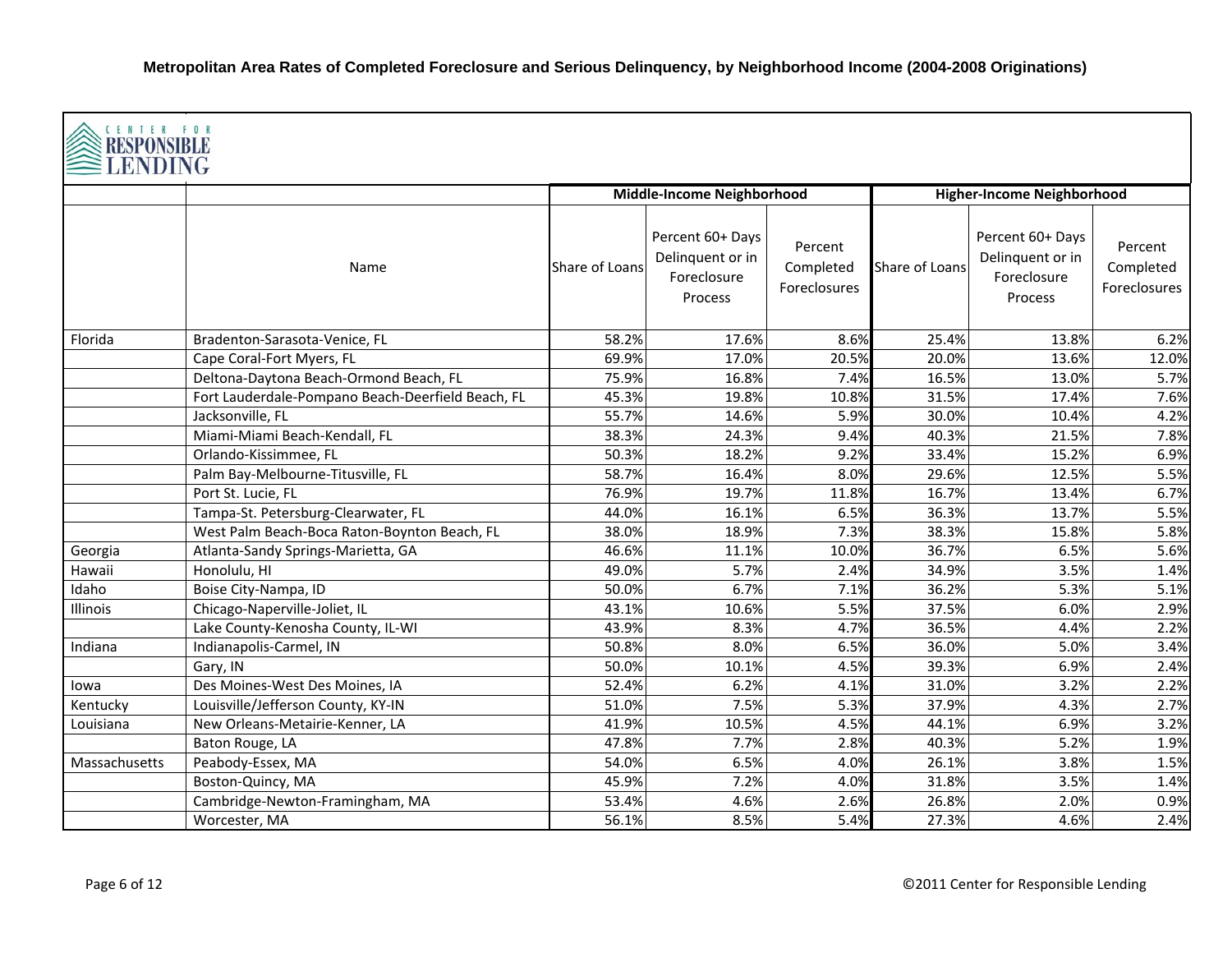| CENTER FOR<br>RESPONSIB<br>ENDING |                                         |                            |                                                     |                                                                |                                                                          |
|-----------------------------------|-----------------------------------------|----------------------------|-----------------------------------------------------|----------------------------------------------------------------|--------------------------------------------------------------------------|
|                                   |                                         |                            |                                                     |                                                                | 2004 - 2008 Originations (First lien loans on owner-occupied properties) |
|                                   | Name                                    | <b>Total HMDA</b><br>Loans | Total Loans in<br>Matched<br>HMDA/LPS/BBx<br>Sample | Percent 60+ Days<br>Delinquent or in<br>Foreclosure<br>Process | Percent Completed<br><b>Foreclosures</b>                                 |
| Maryland                          | Baltimore-Towson, MD                    | 601,172                    | 360,478                                             | 6.6%                                                           | 3.0%                                                                     |
|                                   | Bethesda-Frederick-Gaithersburg, MD     | 344,185                    | 174,086                                             | 6.6%                                                           | 4.3%                                                                     |
| Michigan                          | Detroit-Livonia-Dearborn, MI            | 290,100                    | 170,016                                             | 11.2%                                                          | 22.4%                                                                    |
|                                   | Grand Rapids-Wyoming, MI                | 93,784                     | 65,089                                              | 6.4%                                                           | 11.5%                                                                    |
|                                   | Warren-Troy-Farmington Hills, MI        | 410,114                    | 277,749                                             | 7.1%                                                           | 10.8%                                                                    |
| Minnesota                         | Minneapolis-St. Paul-Bloomington, MN-WI | 587,824                    | 373,125                                             | 5.8%                                                           | 8.8%                                                                     |
| Missouri                          | St. Louis, MO-IL                        | 569,656                    | 342,071                                             | 5.7%                                                           | 5.7%                                                                     |
|                                   | Kansas City, MO-KS                      | 325,135                    | 225,410                                             | 5.3%                                                           | 6.5%                                                                     |
| North Carolina                    | Raleigh-Cary, NC                        | 189,361                    | 116,190                                             | 5.0%                                                           | 2.7%                                                                     |
|                                   | Charlotte-Gastonia-Concord, NC-SC       | 337,861                    | 204,821                                             | 7.3%                                                           | 4.1%                                                                     |
| Nebraska                          | Omaha-Council Bluffs, NE-IA             | 96,130                     | 71,370                                              | 5.0%                                                           | 4.2%                                                                     |
| New Jersey                        | Camden, NJ                              | 207,267                    | 145,437                                             | 9.3%                                                           | 1.9%                                                                     |
|                                   | Edison-New Brunswick, NJ                | 375,314                    | 245,370                                             | 8.3%                                                           | 1.8%                                                                     |
|                                   | Newark-Union, NJ-PA                     | 290,519                    | 197,483                                             | 10.7%                                                          | 3.2%                                                                     |
| <b>New Mexico</b>                 | Albuquerque, NM                         | 144,932                    | 92,903                                              | 6.3%                                                           | 2.8%                                                                     |
| Nevada                            | Las Vegas-Paradise, NV                  | 655,083                    | 295,414                                             | 14.7%                                                          | 16.1%                                                                    |
| New York                          | Albany-Schenectady-Troy, NY             | 74,305                     | 59,258                                              | 6.9%                                                           | 1.9%                                                                     |
|                                   | Buffalo-Niagara Falls, NY               | 76,030                     | 58,685                                              | 5.6%                                                           | 1.9%                                                                     |
|                                   | Nassau-Suffolk, NY                      | 430,244                    | 256,515                                             | 13.2%                                                          | 2.4%                                                                     |
|                                   | Rochester, NY                           | 71,655                     | 56,910                                              | 6.2%                                                           | 2.4%                                                                     |
|                                   | New York-White Plains-Wayne, NY-NJ      | 945,862                    | 595,090                                             | 9.7%                                                           | 1.9%                                                                     |
| Ohio                              | Columbus, OH                            | 218,818                    | 153,202                                             | 7.6%                                                           | 6.6%                                                                     |
|                                   | Cleveland-Elyria-Mentor, OH             | 198,781                    | 142,512                                             | 10.5%                                                          | 8.2%                                                                     |
|                                   | Dayton, OH                              | 88,521                     | 67,631                                              | 7.6%                                                           | 6.5%                                                                     |
|                                   | Cincinnati-Middletown, OH-KY-IN         | 245,072                    | 178,020                                             | 7.4%                                                           | 5.8%                                                                     |

г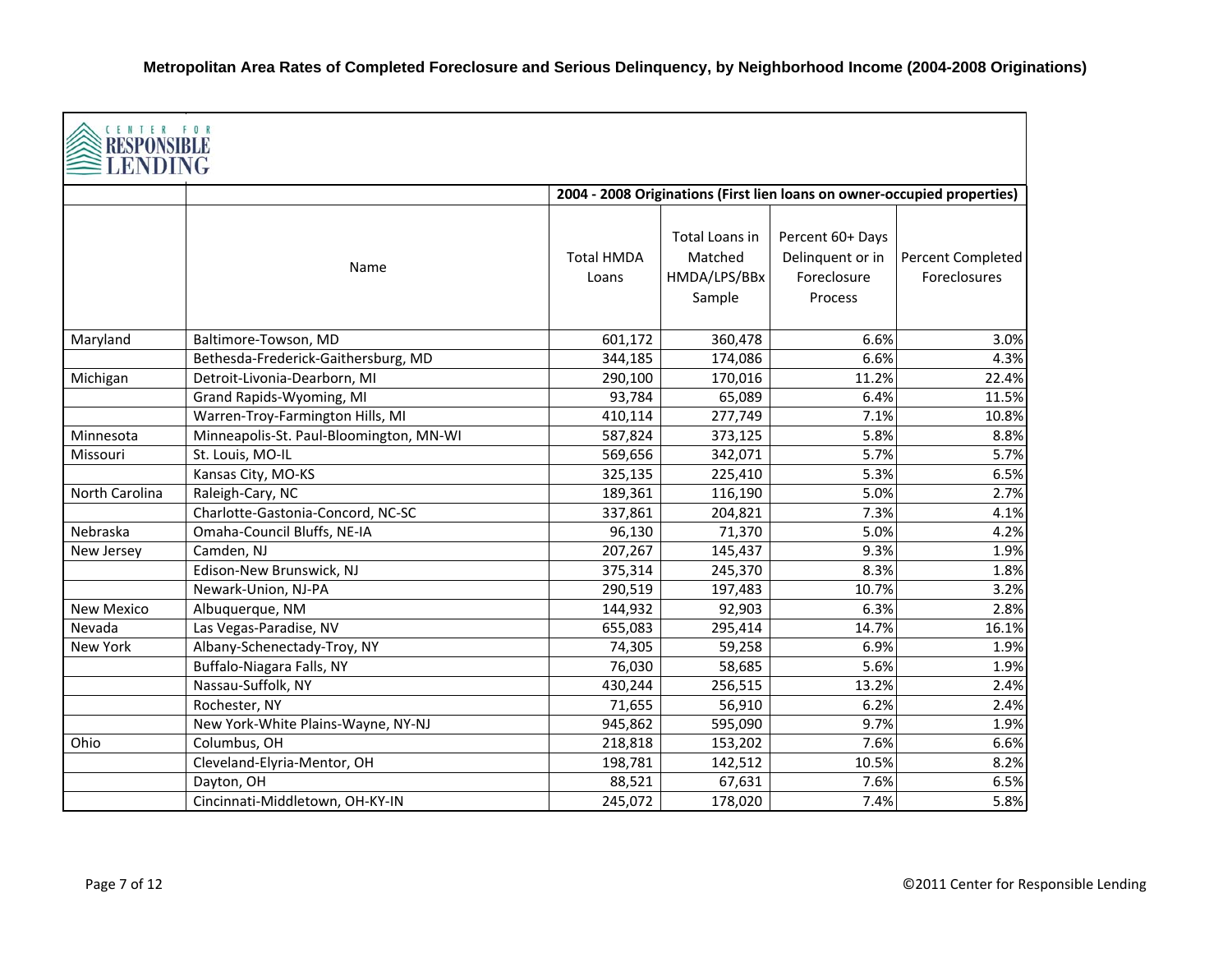| CENTER FOR<br>RESPONSIBLE<br>LENDING |                                         |                   |                                                                |                                      |                |                                                                |                                      |  |  |
|--------------------------------------|-----------------------------------------|-------------------|----------------------------------------------------------------|--------------------------------------|----------------|----------------------------------------------------------------|--------------------------------------|--|--|
|                                      |                                         |                   | <b>Low-Income Neighborhood</b>                                 |                                      |                | <b>Moderate-Income Neighborhood</b>                            |                                      |  |  |
|                                      | Name                                    | Share of<br>Loans | Percent 60+ Days<br>Delinquent or in<br>Foreclosure<br>Process | Percent<br>Completed<br>Foreclosures | Share of Loans | Percent 60+ Days<br>Delinquent or in<br>Foreclosure<br>Process | Percent<br>Completed<br>Foreclosures |  |  |
| Maryland                             | Baltimore-Towson, MD                    | 2.6%              | 11.5%                                                          | 7.1%                                 | 15.4%          | 9.4%                                                           | 4.4%                                 |  |  |
|                                      | Bethesda-Frederick-Gaithersburg, MD     | 0.7%              | 7.2%                                                           | 4.9%                                 | 19.6%          | 8.7%                                                           | 6.4%                                 |  |  |
| Michigan                             | Detroit-Livonia-Dearborn, MI            | 2.2%              | 15.0%                                                          | 37.9%                                | 18.2%          | 15.8%                                                          | 40.4%                                |  |  |
|                                      | Grand Rapids-Wyoming, MI                | 1.2%              | 9.7%                                                           | 26.1%                                | 13.6%          | 8.7%                                                           | 21.5%                                |  |  |
|                                      | Warren-Troy-Farmington Hills, MI        | 0.7%              | 12.5%                                                          | 27.2%                                | 15.2%          | 10.5%                                                          | 18.7%                                |  |  |
| Minnesota                            | Minneapolis-St. Paul-Bloomington, MN-WI | 2.0%              | 8.0%                                                           | 22.9%                                | 12.6%          | 7.4%                                                           | 14.4%                                |  |  |
| Missouri                             | St. Louis, MO-IL                        | 1.9%              | 11.8%                                                          | 18.1%                                | 14.9%          | 9.7%                                                           | 12.0%                                |  |  |
|                                      | Kansas City, MO-KS                      | 1.3%              | 11.6%                                                          | 21.2%                                | 12.0%          | 9.0%                                                           | 12.9%                                |  |  |
| North Carolina                       | Raleigh-Cary, NC                        | 0.6%              | 8.7%                                                           | 6.1%                                 | 9.5%           | 8.4%                                                           | 5.4%                                 |  |  |
|                                      | Charlotte-Gastonia-Concord, NC-SC       | 0.7%              | 9.1%                                                           | 6.8%                                 | 9.6%           | 10.0%                                                          | 6.9%                                 |  |  |
| Nebraska                             | Omaha-Council Bluffs, NE-IA             | 0.6%              | 11.3%                                                          | 14.0%                                | 15.6%          | 9.3%                                                           | 8.3%                                 |  |  |
| New Jersey                           | Camden, NJ                              | 1.4%              | 17.2%                                                          | 3.6%                                 | 8.3%           | 12.3%                                                          | 2.9%                                 |  |  |
|                                      | Edison-New Brunswick, NJ                | 1.9%              | 11.2%                                                          | 2.6%                                 | 14.5%          | 11.6%                                                          | 2.9%                                 |  |  |
|                                      | Newark-Union, NJ-PA                     | 5.8%              | 21.9%                                                          | 11.0%                                | 19.4%          | 17.5%                                                          | 5.9%                                 |  |  |
| <b>New Mexico</b>                    | Albuquerque, NM                         | 0.6%              | 10.8%                                                          | 3.7%                                 | 18.6%          | 10.0%                                                          | 4.5%                                 |  |  |
| Nevada                               | Las Vegas-Paradise, NV                  | 0.2%              | 18.4%                                                          | 22.2%                                | 9.4%           | 15.6%                                                          | 16.2%                                |  |  |
| New York                             | Albany-Schenectady-Troy, NY             | 2.6%              | 13.6%                                                          | 6.9%                                 | 12.0%          | 11.0%                                                          | 3.6%                                 |  |  |
|                                      | Buffalo-Niagara Falls, NY               | 1.2%              | 10.4%                                                          | 5.5%                                 | 8.8%           | 10.5%                                                          | 4.6%                                 |  |  |
|                                      | Nassau-Suffolk, NY                      | 0.4%              | 23.6%                                                          | 6.3%                                 | 18.5%          | 19.4%                                                          | 4.2%                                 |  |  |
|                                      | Rochester, NY                           | 1.8%              | 12.9%                                                          | 7.8%                                 | 11.3%          | 10.2%                                                          | 4.5%                                 |  |  |
|                                      | New York-White Plains-Wayne, NY-NJ      | 2.9%              | 15.8%                                                          | 3.1%                                 | 14.8%          | 14.1%                                                          | 3.1%                                 |  |  |
| Ohio                                 | Columbus, OH                            | 2.1%              | 13.1%                                                          | 18.8%                                | 12.7%          | 11.0%                                                          | 10.9%                                |  |  |
|                                      | Cleveland-Elyria-Mentor, OH             | 3.8%              | 18.6%                                                          | 25.3%                                | 11.1%          | 16.6%                                                          | 17.4%                                |  |  |
|                                      | Dayton, OH                              | 0.8%              | 15.3%                                                          | 19.9%                                | 12.3%          | 12.4%                                                          | 13.0%                                |  |  |
|                                      | Cincinnati-Middletown, OH-KY-IN         | 1.4%              | 11.0%                                                          | 11.9%                                | 13.1%          | 10.2%                                                          | 9.4%                                 |  |  |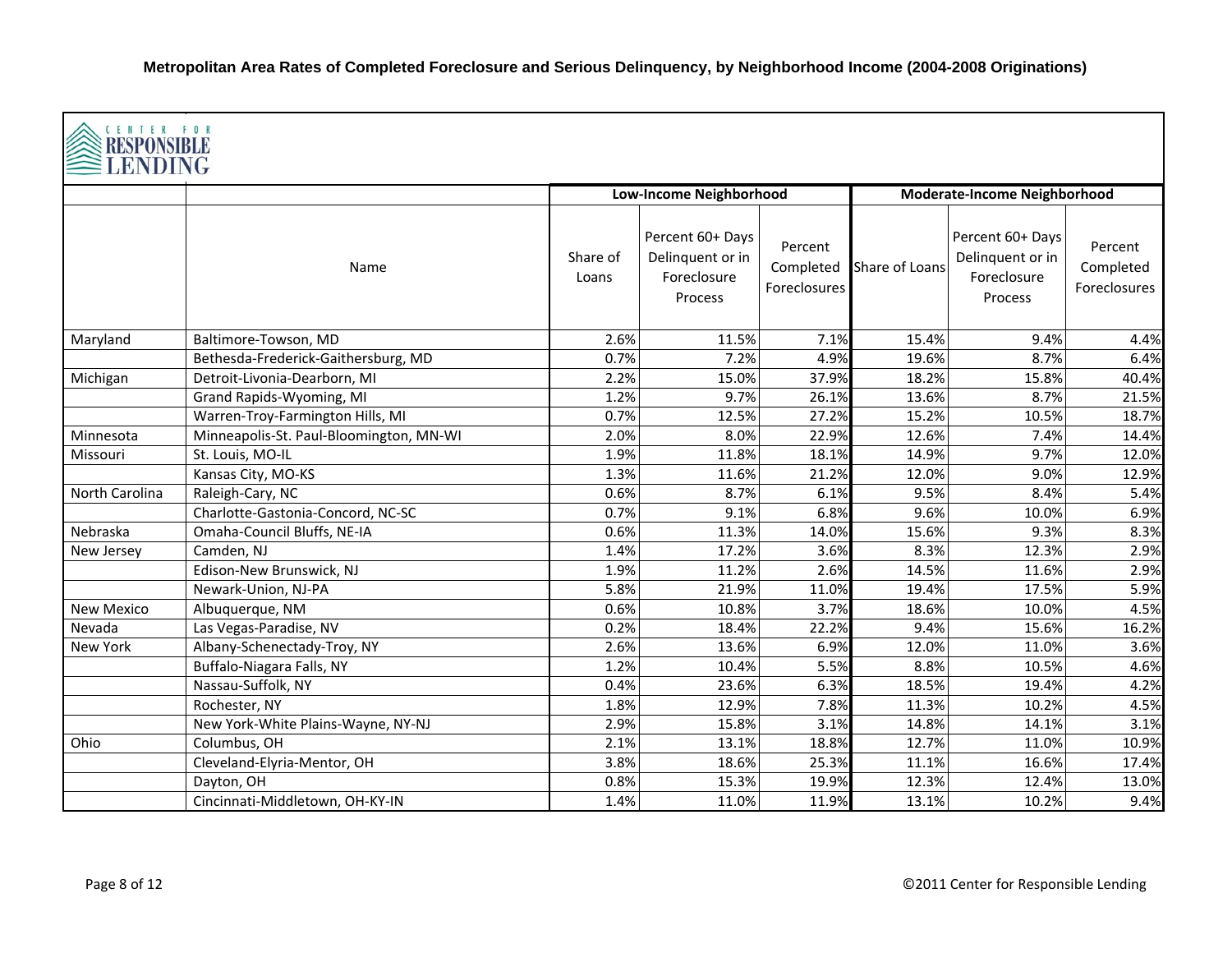| CENTER FOR<br>RESPONSIBLE<br>LENDING |                                         |                |                                                                |                                      |                |                                                                |                                      |  |  |
|--------------------------------------|-----------------------------------------|----------------|----------------------------------------------------------------|--------------------------------------|----------------|----------------------------------------------------------------|--------------------------------------|--|--|
|                                      |                                         |                | Middle-Income Neighborhood                                     |                                      |                | <b>Higher-Income Neighborhood</b>                              |                                      |  |  |
|                                      | Name                                    | Share of Loans | Percent 60+ Days<br>Delinquent or in<br>Foreclosure<br>Process | Percent<br>Completed<br>Foreclosures | Share of Loans | Percent 60+ Days<br>Delinquent or in<br>Foreclosure<br>Process | Percent<br>Completed<br>Foreclosures |  |  |
| Maryland                             | Baltimore-Towson, MD                    | 47.3%          | 6.8%                                                           | 3.0%                                 | 34.7%          | 4.6%                                                           | 2.0%                                 |  |  |
|                                      | Bethesda-Frederick-Gaithersburg, MD     | 55.2%          | 7.2%                                                           | 4.7%                                 | 24.6%          | 3.6%                                                           | 1.7%                                 |  |  |
| Michigan                             | Detroit-Livonia-Dearborn, MI            | 40.0%          | 12.9%                                                          | 25.0%                                | 39.6%          | 7.1%                                                           | 10.8%                                |  |  |
|                                      | Grand Rapids-Wyoming, MI                | 57.7%          | 6.9%                                                           | 11.6%                                | 27.5%          | 4.3%                                                           | 5.5%                                 |  |  |
|                                      | Warren-Troy-Farmington Hills, MI        | 53.8%          | 7.3%                                                           | 10.6%                                | 30.3%          | 5.0%                                                           | 6.9%                                 |  |  |
| Minnesota                            | Minneapolis-St. Paul-Bloomington, MN-WI | 57.4%          | 6.2%                                                           | 8.9%                                 | 28.0%          | 4.0%                                                           | 5.0%                                 |  |  |
| Missouri                             | St. Louis, MO-IL                        | 52.8%          | 5.8%                                                           | 5.3%                                 | 30.3%          | 3.2%                                                           | 2.5%                                 |  |  |
|                                      | Kansas City, MO-KS                      | 47.3%          | 5.7%                                                           | 7.0%                                 | 39.4%          | 3.5%                                                           | 3.4%                                 |  |  |
| North Carolina                       | Raleigh-Cary, NC                        | 63.7%          | 5.5%                                                           | 3.0%                                 | 26.2%          | 2.4%                                                           | 1.0%                                 |  |  |
|                                      | Charlotte-Gastonia-Concord, NC-SC       | 47.4%          | 8.7%                                                           | 4.8%                                 | 42.3%          | 5.0%                                                           | 2.5%                                 |  |  |
| Nebraska                             | Omaha-Council Bluffs, NE-IA             | 47.9%          | 5.0%                                                           | 4.1%                                 | 35.9%          | 2.9%                                                           | 2.3%                                 |  |  |
| New Jersey                           | Camden, NJ                              | 66.1%          | 9.9%                                                           | 2.0%                                 | 24.2%          | 6.4%                                                           | 1.3%                                 |  |  |
|                                      | Edison-New Brunswick, NJ                | 55.7%          | 8.7%                                                           | 1.8%                                 | 27.9%          | 5.7%                                                           | 1.1%                                 |  |  |
|                                      | Newark-Union, NJ-PA                     | 36.1%          | 10.7%                                                          | 2.8%                                 | 38.7%          | 5.6%                                                           | 1.1%                                 |  |  |
| New Mexico                           | Albuquerque, NM                         | 41.5%          | 6.2%                                                           | 2.7%                                 | 39.3%          | 4.7%                                                           | 2.1%                                 |  |  |
| Nevada                               | Las Vegas-Paradise, NV                  | 43.4%          | 15.3%                                                          | 16.8%                                | 47.0%          | 14.0%                                                          | 15.3%                                |  |  |
| New York                             | Albany-Schenectady-Troy, NY             | 54.5%          | 6.9%                                                           | 1.7%                                 | 30.8%          | 4.6%                                                           | 1.1%                                 |  |  |
|                                      | Buffalo-Niagara Falls, NY               | 52.0%          | 6.0%                                                           | 2.0%                                 | 38.0%          | 3.7%                                                           | 1.0%                                 |  |  |
|                                      | Nassau-Suffolk, NY                      | 64.5%          | 12.8%                                                          | 2.2%                                 | 16.5%          | 7.6%                                                           | 1.0%                                 |  |  |
|                                      | Rochester, NY                           | 50.6%          | 6.7%                                                           | 2.6%                                 | 36.2%          | 3.7%                                                           | 1.2%                                 |  |  |
|                                      | New York-White Plains-Wayne, NY-NJ      | 28.2%          | 12.1%                                                          | 2.5%                                 | 54.0%          | 6.9%                                                           | 1.2%                                 |  |  |
| Ohio                                 | Columbus, OH                            | 43.8%          | 8.7%                                                           | 7.1%                                 | 41.4%          | 5.1%                                                           | 4.1%                                 |  |  |
|                                      | Cleveland-Elyria-Mentor, OH             | 50.4%          | 11.1%                                                          | 7.8%                                 | 34.7%          | 6.8%                                                           | 4.0%                                 |  |  |
|                                      | Dayton, OH                              | 51.0%          | 8.3%                                                           | 6.7%                                 | 35.9%          | 4.7%                                                           | 3.5%                                 |  |  |
|                                      | Cincinnati-Middletown, OH-KY-IN         | 50.6%          | 8.2%                                                           | 6.3%                                 | 35.0%          | 4.9%                                                           | 3.5%                                 |  |  |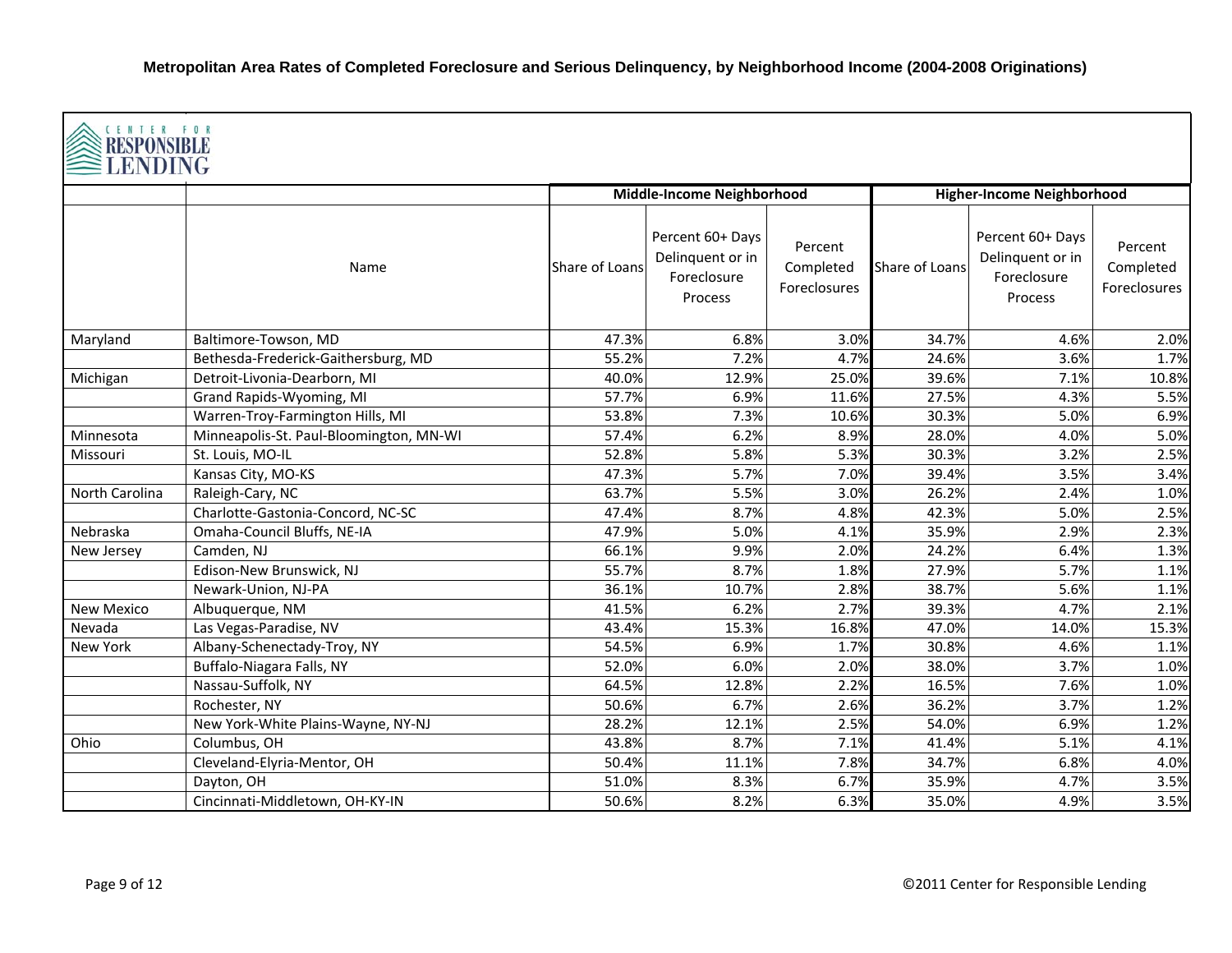| CENTER FOR<br>RESPONSIB<br>LENDING |                                                |                            |                                                     |                                                                          |                                   |
|------------------------------------|------------------------------------------------|----------------------------|-----------------------------------------------------|--------------------------------------------------------------------------|-----------------------------------|
|                                    |                                                |                            |                                                     | 2004 - 2008 Originations (First lien loans on owner-occupied properties) |                                   |
|                                    | Name                                           | <b>Total HMDA</b><br>Loans | Total Loans in<br>Matched<br>HMDA/LPS/BBx<br>Sample | Percent 60+ Days<br>Delinquent or in<br>Foreclosure<br>Process           | Percent Completed<br>Foreclosures |
| Oklahoma                           | Tulsa, OK                                      | 88,612                     | 66,291                                              | 6.2%                                                                     | 4.3%                              |
|                                    | Oklahoma City, OK                              | 138,334                    | 100,540                                             | 5.7%                                                                     | 3.8%                              |
| Oregon                             | Portland-Vancouver-Beaverton, OR-WA            | 454,963                    | 274,083                                             | 5.9%                                                                     | 3.6%                              |
| Pennsylvania                       | Philadelphia, PA                               | 525,321                    | 345,671                                             | 6.2%                                                                     | 1.9%                              |
|                                    | Pittsburgh, PA                                 | 172,258                    | 133,862                                             | 6.1%                                                                     | 3.2%                              |
|                                    | Allentown-Bethlehem-Easton, PA-NJ              | 102,161                    | 75,620                                              | 8.0%                                                                     | 2.6%                              |
| Rhode Island                       | Providence-New Bedford-Fall River, RI-MA       | 212,485                    | 148,678                                             | 8.1%                                                                     | 5.8%                              |
| South Carolina                     | Charleston-North Charleston-Summerville, SC    | 107,955                    | 69,761                                              | 7.8%                                                                     | 3.4%                              |
|                                    | Columbia, SC                                   | 88,939                     | 60,803                                              | 7.6%                                                                     | 3.7%                              |
| Tennessee                          | Nashville-Davidson--Murfreesboro--Franklin, TN | 275,990                    | 169,626                                             | 6.2%                                                                     | 4.3%                              |
|                                    | Knoxville, TN                                  | 85,679                     | 60,468                                              | 5.3%                                                                     | 4.8%                              |
|                                    | Memphis, TN-MS-AR                              | 154,105                    | 103,262                                             | 11.0%                                                                    | 8.5%                              |
| Texas                              | Austin-Round Rock, TX                          | 225,878                    | 145,322                                             | 4.2%                                                                     | 3.5%                              |
|                                    | Dallas-Plano-Irving, TX                        | 587,202                    | 351,354                                             | 6.3%                                                                     | 6.5%                              |
|                                    | Fort Worth-Arlington, TX                       | 283,230                    | 171,915                                             | 6.8%                                                                     | 6.4%                              |
|                                    | Houston-Sugar Land-Baytown, TX                 | 791,591                    | 457,031                                             | 7.1%                                                                     | 6.6%                              |
|                                    | San Antonio, TX                                | 197,734                    | 137,738                                             | 5.9%                                                                     | 3.9%                              |
| Utah                               | Ogden-Clearfield, UT                           | 89,254                     | 60,983                                              | 4.4%                                                                     | 3.8%                              |
|                                    | Salt Lake City, UT                             | 227,945                    | 137,972                                             | 5.4%                                                                     | 3.3%                              |
| Virginia                           | Richmond, VA                                   | 204,776                    | 140,845                                             | 6.0%                                                                     | 3.4%                              |
|                                    | Virginia Beach-Norfolk-Newport News, VA-NC     | 313,740                    | 207,577                                             | 5.1%                                                                     | 3.2%                              |
| Washington                         | Seattle-Bellevue-Everett, WA                   | 673,897                    | 361,270                                             | 6.2%                                                                     | 2.8%                              |
|                                    | Tacoma, WA                                     | 171,898                    | 107,075                                             | 7.8%                                                                     | 4.5%                              |
| Wisconsin                          | Milwaukee-Waukesha-West Allis, WI              | 211,745                    | 140,106                                             | 6.6%                                                                     | 4.3%                              |

г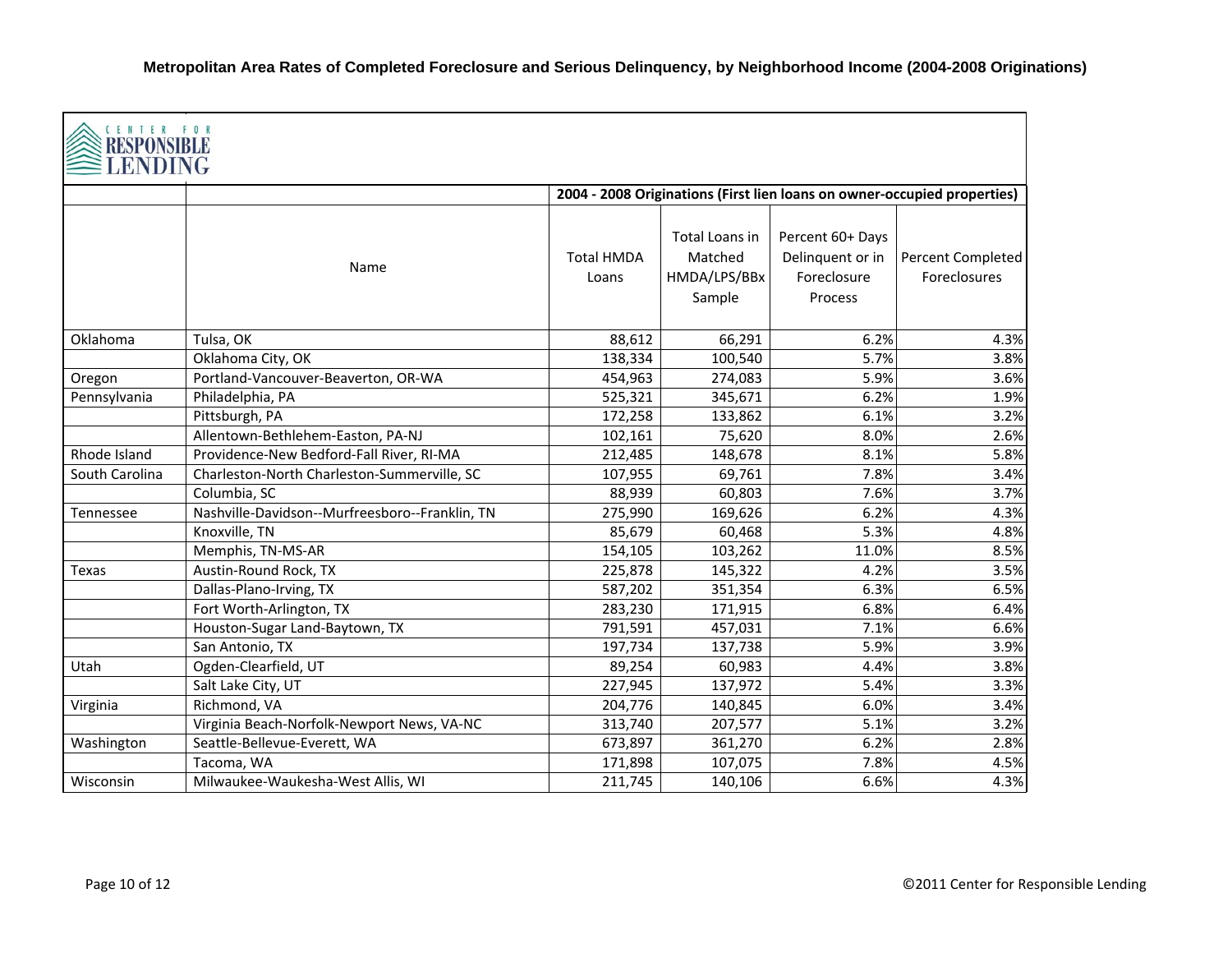| CENTER FOR<br><b>RESPONSIBLE</b><br>LENDING |                                                |                   |                                                                |                                      |                              |                                                                |                                             |  |  |
|---------------------------------------------|------------------------------------------------|-------------------|----------------------------------------------------------------|--------------------------------------|------------------------------|----------------------------------------------------------------|---------------------------------------------|--|--|
|                                             |                                                |                   | <b>Low-Income Neighborhood</b>                                 |                                      | Moderate-Income Neighborhood |                                                                |                                             |  |  |
|                                             | Name                                           | Share of<br>Loans | Percent 60+ Days<br>Delinquent or in<br>Foreclosure<br>Process | Percent<br>Completed<br>Foreclosures | Share of Loans               | Percent 60+ Days<br>Delinquent or in<br>Foreclosure<br>Process | Percent<br>Completed<br><b>Foreclosures</b> |  |  |
| Oklahoma                                    | Tulsa, OK                                      | 0.4%              | 16.5%                                                          | 8.8%                                 | 10.5%                        | 9.3%                                                           | 8.4%                                        |  |  |
|                                             | Oklahoma City, OK                              | 0.6%              | 9.1%                                                           | 8.1%                                 | 13.9%                        | 8.7%                                                           | 7.2%                                        |  |  |
| Oregon                                      | Portland-Vancouver-Beaverton, OR-WA            | 0.8%              | 7.8%                                                           | 5.0%                                 | 16.6%                        | 6.7%                                                           | 4.2%                                        |  |  |
| Pennsylvania                                | Philadelphia, PA                               | 4.4%              | 12.1%                                                          | 4.7%                                 | 17.3%                        | 10.4%                                                          | 3.2%                                        |  |  |
|                                             | Pittsburgh, PA                                 | 0.5%              | 10.1%                                                          | 8.9%                                 | 11.2%                        | 9.9%                                                           | 6.7%                                        |  |  |
|                                             | Allentown-Bethlehem-Easton, PA-NJ              | 1.4%              | 14.8%                                                          | 6.6%                                 | 16.1%                        | 12.0%                                                          | 5.0%                                        |  |  |
| Rhode Island                                | Providence-New Bedford-Fall River, RI-MA       | 5.7%              | 13.9%                                                          | 13.8%                                | 13.9%                        | 11.7%                                                          | 10.0%                                       |  |  |
| South Carolina                              | Charleston-North Charleston-Summerville, SC    | 1.0%              | 10.6%                                                          | 4.6%                                 | 7.4%                         | 10.7%                                                          | 4.1%                                        |  |  |
|                                             | Columbia, SC                                   | 0.5%              | 12.3%                                                          | 7.7%                                 | 12.0%                        | 10.3%                                                          | 5.8%                                        |  |  |
| Tennessee                                   | Nashville-Davidson--Murfreesboro--Franklin, TN | 1.0%              | 9.6%                                                           | 8.2%                                 | 10.4%                        | 8.5%                                                           | 6.4%                                        |  |  |
|                                             | Knoxville, TN                                  | 2.1%              | 11.0%                                                          | 10.9%                                | 10.9%                        | 7.4%                                                           | 8.6%                                        |  |  |
|                                             | Memphis, TN-MS-AR                              | 1.9%              | 17.5%                                                          | 22.0%                                | 11.6%                        | 18.3%                                                          | 15.4%                                       |  |  |
| Texas                                       | Austin-Round Rock, TX                          | 1.5%              | 4.0%                                                           | 2.4%                                 | 11.4%                        | 5.7%                                                           | 4.4%                                        |  |  |
|                                             | Dallas-Plano-Irving, TX                        | 1.1%              | 10.1%                                                          | 12.2%                                | 11.7%                        | 10.3%                                                          | 10.4%                                       |  |  |
|                                             | Fort Worth-Arlington, TX                       | 1.0%              | 11.8%                                                          | 12.1%                                | 9.7%                         | 9.2%                                                           | 9.2%                                        |  |  |
|                                             | Houston-Sugar Land-Baytown, TX                 | 1.4%              | 7.5%                                                           | 9.3%                                 | 12.9%                        | 9.4%                                                           | 8.3%                                        |  |  |
|                                             | San Antonio, TX                                | 0.3%              | 10.6%                                                          | 8.8%                                 | 12.8%                        | 10.3%                                                          | 6.8%                                        |  |  |
| Utah                                        | Ogden-Clearfield, UT                           | 0.7%              | 8.4%                                                           | 8.7%                                 | 12.8%                        | 5.2%                                                           | 6.8%                                        |  |  |
|                                             | Salt Lake City, UT                             | 0.2%              | 6.0%                                                           | 3.1%                                 | 13.5%                        | 5.9%                                                           | 4.0%                                        |  |  |
| Virginia                                    | Richmond, VA                                   | 1.9%              | 10.9%                                                          | 7.9%                                 | 15.0%                        | 8.9%                                                           | 5.3%                                        |  |  |
|                                             | Virginia Beach-Norfolk-Newport News, VA-NC     | 1.4%              | 9.2%                                                           | 8.0%                                 | 15.0%                        | 6.9%                                                           | 4.7%                                        |  |  |
| Washington                                  | Seattle-Bellevue-Everett, WA                   | 0.7%              | 7.5%                                                           | 3.6%                                 | 16.1%                        | 7.9%                                                           | 3.8%                                        |  |  |
|                                             | Tacoma, WA                                     | 0.4%              | 11.7%                                                          | 7.4%                                 | 10.6%                        | 10.1%                                                          | 6.6%                                        |  |  |
| Wisconsin                                   | Milwaukee-Waukesha-West Allis, WI              | 5.2%              | 14.0%                                                          | 14.1%                                | 15.8%                        | 12.5%                                                          | 8.6%                                        |  |  |